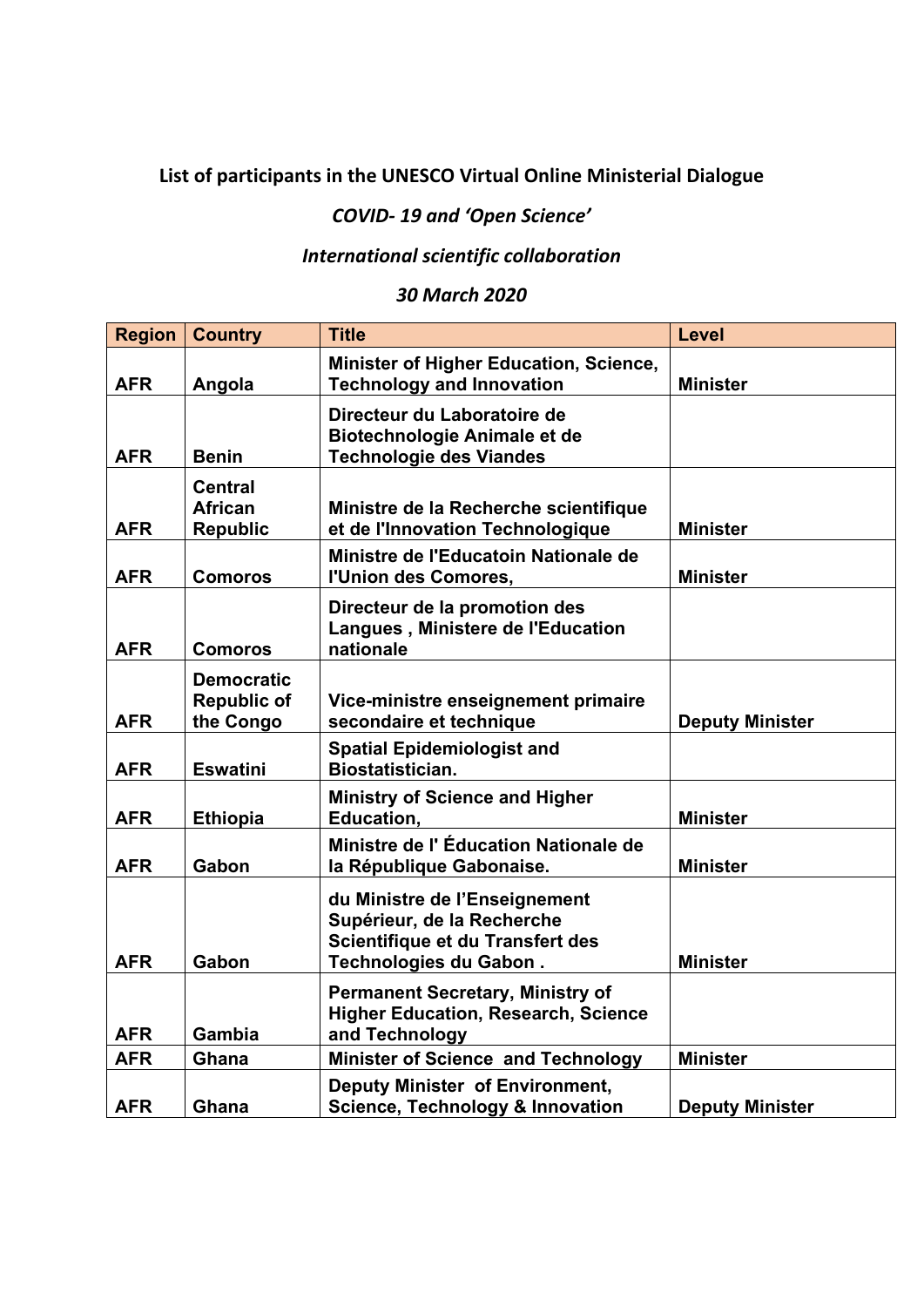| <b>AFR</b> | <b>Guinea</b>               | Ministre de l'enseignement supérieur<br>et de la recherche scientifique de la<br>République de Guinée                                                                                   | <b>Minister</b>             |
|------------|-----------------------------|-----------------------------------------------------------------------------------------------------------------------------------------------------------------------------------------|-----------------------------|
|            |                             |                                                                                                                                                                                         |                             |
| <b>AFR</b> | Guinea<br><b>Equatorial</b> | Ministro de Educación Enseñanza<br>Universitaria y Deportarte                                                                                                                           | <b>Minister</b>             |
| <b>AFR</b> | Kenya                       | <b>Principal Secretary at the State</b><br>Department for Early Learning and<br><b>Basic Education</b>                                                                                  |                             |
| <b>AFR</b> | Liberia                     | <b>Assistant Minister for Science and</b><br><b>Technology, Ministry of Education,</b><br>Liberia                                                                                       | <b>Deputy Minister</b>      |
| <b>AFR</b> | <b>Mauritius</b>            | The Hon Vice Prime Minister, Minister<br>of Education, Tertiary Education,<br><b>Science and Technology</b>                                                                             | <b>Minister and Vice PM</b> |
| <b>AFR</b> | <b>Mozambique</b>           | Ministro da Ciência e Tecnologia,<br><b>Ensino Superior e Técnico</b><br><b>Profissional</b>                                                                                            | <b>Minister</b>             |
| <b>AFR</b> | <b>Namibia</b>              | on. Minister of Higher Education,<br><b>Technology and Innovation,</b>                                                                                                                  | <b>Minister</b>             |
| <b>AFR</b> | <b>Nigeria</b>              | Minister (of State), Science &<br>Technology,                                                                                                                                           | <b>Minister</b>             |
| <b>AFR</b> | <b>Rwanda</b>               | <b>Minister of Education</b>                                                                                                                                                            | <b>Minister</b>             |
| <b>AFR</b> | <b>Seychelles</b>           | <b>Minister for Education and Human</b><br><b>Resource Development</b>                                                                                                                  | <b>Minister</b>             |
| <b>AFR</b> | <b>Sierra Leone</b>         | <b>Deputy Minister of Technical and</b><br><b>Higher Education</b>                                                                                                                      | <b>Deputy Minister</b>      |
| <b>AFR</b> | Sri Lanka                   | <b>Additional Secretary/ Research</b><br><b>Ministry of Higher Education</b><br><b>Technology and Research would like</b><br>to participate the virtual meeting from<br><b>Sri Lank</b> |                             |
| <b>AFR</b> | <b>South Africa</b>         | <b>Minister of Science and Technology</b>                                                                                                                                               | <b>Minister</b>             |
| <b>AFR</b> | Togo                        | <b>SG/Commission nationale</b>                                                                                                                                                          |                             |
|            |                             | <b>Minister Science, Technology and</b>                                                                                                                                                 |                             |
| <b>AFR</b> | Uganda                      | <b>Innovation Uganda Sent from my iPad</b>                                                                                                                                              | <b>Minister</b>             |
| <b>AFR</b> | Zambia                      | Minister of Science, Technology and<br><b>Vocational Training</b>                                                                                                                       | <b>Minister</b>             |
| <b>APA</b> | <b>Australia</b>            | <b>Australia's Chief Scientist</b>                                                                                                                                                      |                             |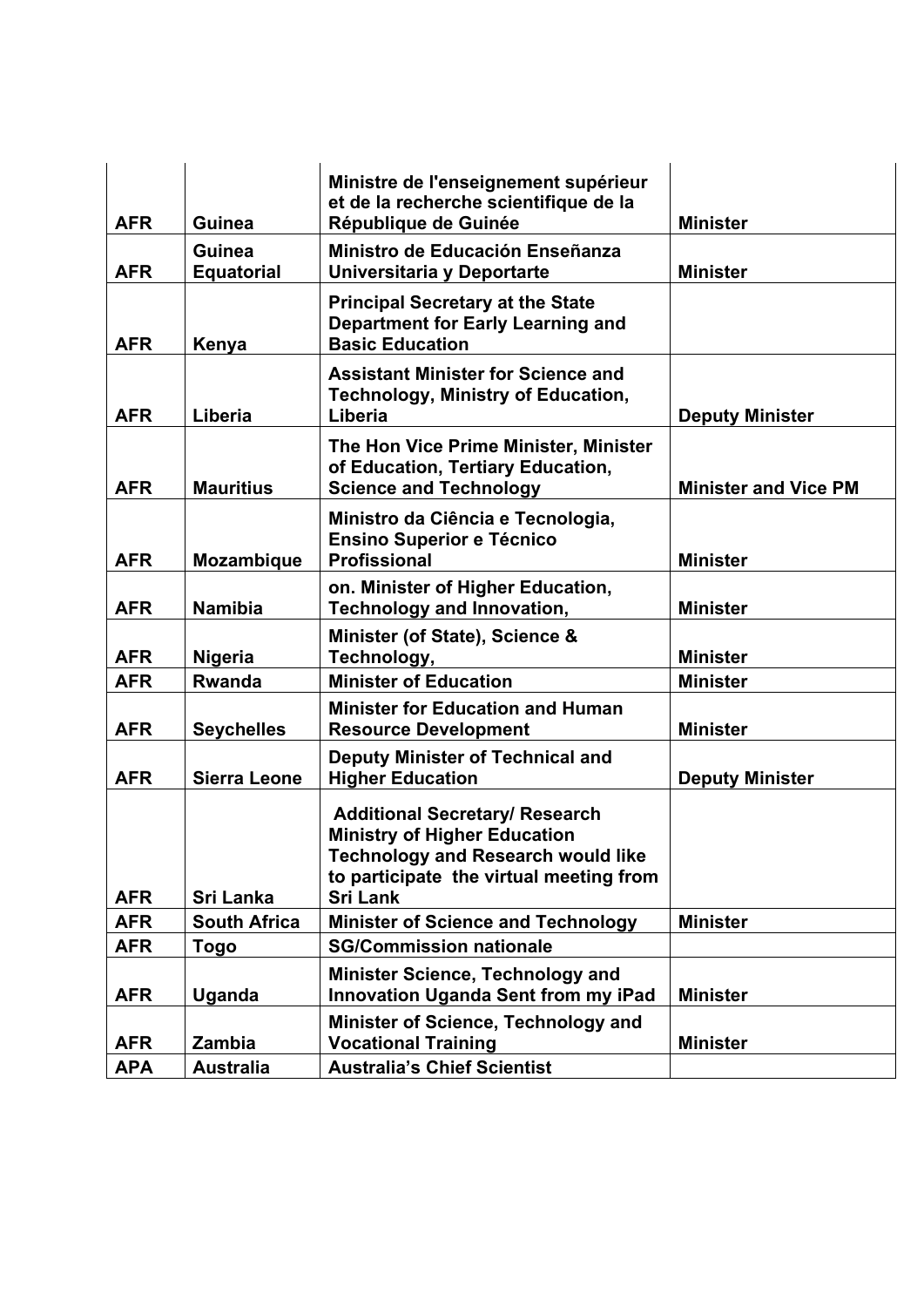|            |                                    | <b>Minsiter's Chief of Staff/Counsellor</b><br>(Europe) - Industry, Innovation and                                                            |                                              |
|------------|------------------------------------|-----------------------------------------------------------------------------------------------------------------------------------------------|----------------------------------------------|
| <b>APA</b> | <b>Australia</b>                   | <b>Scienc</b>                                                                                                                                 |                                              |
| <b>APA</b> | Azerbaijan                         | <b>Azerbaijan National Academy of</b><br><b>Sciences</b>                                                                                      |                                              |
| <b>APA</b> | China                              | <b>DDG of the Department of</b><br><b>International Cooperation, MOST</b>                                                                     |                                              |
| <b>APA</b> | China                              | <b>Permanent Representative</b>                                                                                                               |                                              |
| <b>APA</b> | <b>Indonesia</b>                   | <b>Director-General for Science and</b><br><b>Technological Resource and Higher</b><br>Education, Prof. dr. Ali Ghufron Mukti,<br>M.Sc., Ph.D |                                              |
| <b>APA</b> | Iran                               | <b>Ministry of SRT</b>                                                                                                                        | <b>Minister</b>                              |
| <b>APA</b> | Japan                              | , the Deputy Permanent Delegate,<br><b>Minister</b>                                                                                           |                                              |
| <b>APA</b> | <b>Kazakhstan</b>                  | Vice-minister of the Ministry of<br><b>Education and Science</b>                                                                              | <b>Deputy Minister</b>                       |
| <b>APA</b> | <b>Malaysia</b>                    | Minister of Science, Technology and<br><b>Innovation</b>                                                                                      | <b>Minister</b>                              |
| <b>APA</b> | Mongolia                           | <b>Minister of Education, Culture,</b><br><b>Science and Sports of Mongolia</b>                                                               | <b>Minister</b>                              |
| <b>APA</b> | <b>Nepal</b>                       | <b>Science Secretary, Ministry of Science</b><br>and Technology<br>(MOEST) sjysharma@gmail.com                                                | <b>State Secretary</b>                       |
| <b>APA</b> | <b>Nepal</b>                       | <b>Joint Secretary, MOEST</b>                                                                                                                 |                                              |
| <b>APA</b> | <b>Nepal</b>                       | <b>Joint Secretary, MOEST</b>                                                                                                                 |                                              |
| <b>APA</b> | <b>Pakistan</b>                    | <b>Minister of Science and Technology</b>                                                                                                     | <b>Minister</b>                              |
| <b>APA</b> | <b>Republic of</b><br><b>Korea</b> | <b>1st Vice Minister, Minister of Science</b><br>and ICT                                                                                      | <b>Minister, 1st Vice</b><br><b>Minister</b> |
| <b>APA</b> | <b>Republic of</b><br><b>Korea</b> | <b>PD</b>                                                                                                                                     |                                              |
|            |                                    | <b>Chief Executive Officer (called</b><br>permanent secretary in other<br>countries) of the Scientific Research                               |                                              |
| <b>APA</b> | <b>Samoa</b>                       | <b>Organization of Samoa (SROS)</b>                                                                                                           |                                              |
| <b>APA</b> | <b>Samoa</b>                       | Minister of Agriculture and Fisheries,<br><b>Government of Samoa</b>                                                                          | <b>Minister</b>                              |
| <b>APA</b> | <b>Thailand</b>                    |                                                                                                                                               |                                              |
| <b>APA</b> | <b>Timor-Leste</b>                 | <b>Executive President of National</b><br><b>Institute for Science and Technology</b>                                                         |                                              |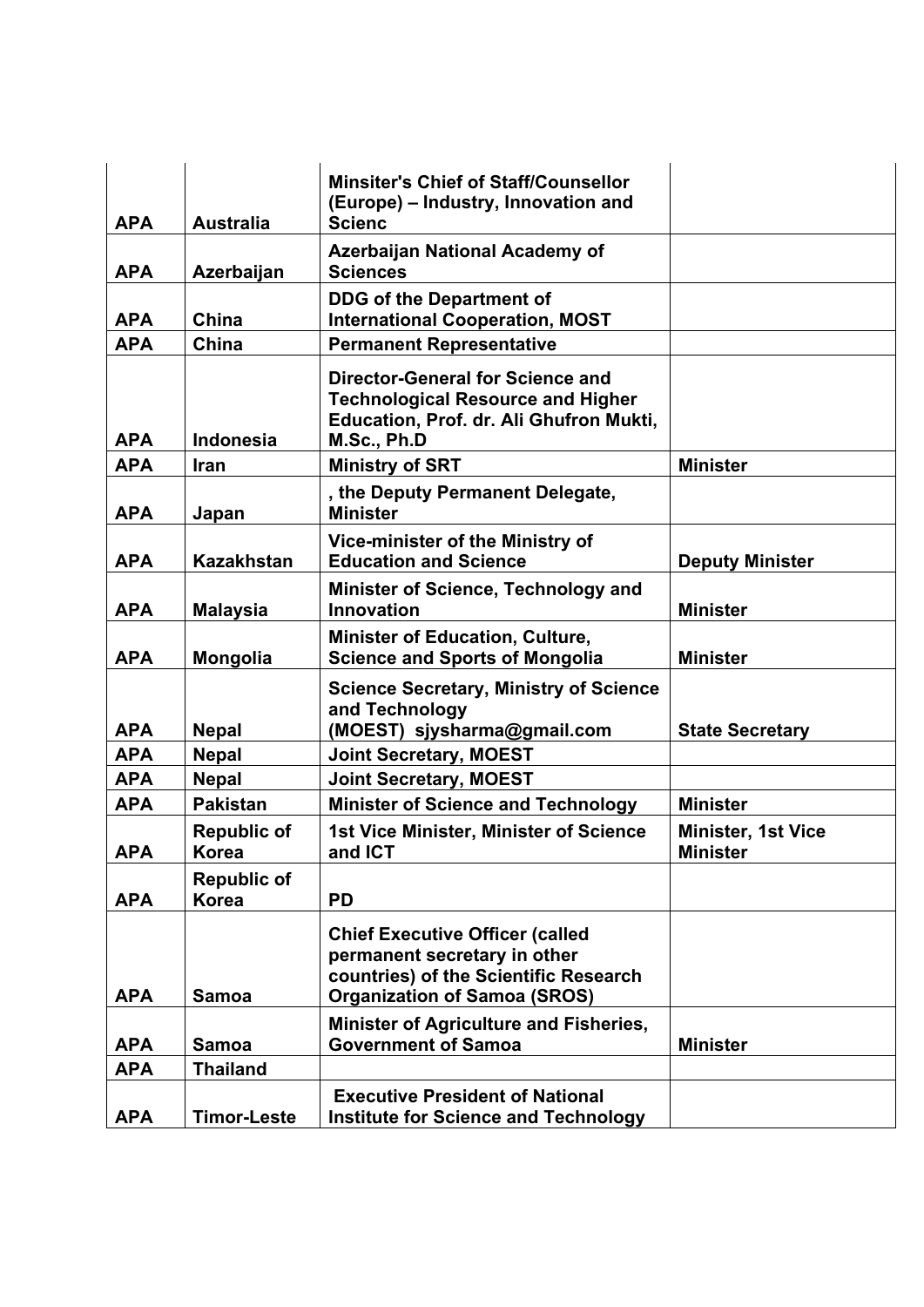| <b>APA</b> | <b>Turkmenistan</b> | <b>Deputy Minister of Education of</b><br><b>Turkmenistan</b>                                                                                                                                                                   | <b>Deputy Minister</b> |
|------------|---------------------|---------------------------------------------------------------------------------------------------------------------------------------------------------------------------------------------------------------------------------|------------------------|
| <b>APA</b> | <b>Turkmenistan</b> | <b>Head of Dapartment of Physics, Math,</b><br><b>Chemistry, Geology, and Technical</b><br>sciences of Science Academy of<br><b>Turkmenistan</b>                                                                                |                        |
| <b>APA</b> | <b>Uzbekistan</b>   | <b>Deputy Minsiter of Innovative</b><br><b>Development</b>                                                                                                                                                                      | <b>Deputy Minister</b> |
| <b>APA</b> | <b>Uzbekistan</b>   | <b>Head, Department of Research and</b><br>Innovation Implementation to the<br><b>Medicine and Education</b>                                                                                                                    |                        |
| <b>APA</b> | <b>Vietnam</b>      | <b>Deputy Director General of</b><br><b>Department Science and Technology</b><br>for Economic Technical Branches                                                                                                                |                        |
| <b>APA</b> | <b>Vietnam</b>      | Deputy Director General of<br><b>Department of International</b><br>Cooperation                                                                                                                                                 |                        |
| <b>ARB</b> | <b>Algeria</b>      | <b>Thematic Research Agency in Health</b><br><b>Sciences through its Director in</b><br>representaiton of the Ministry of<br><b>Higher Education and Scientific</b><br><b>Research</b>                                          |                        |
| <b>ARB</b> | <b>Bahrain</b>      | <b>Minsiter fo Education</b>                                                                                                                                                                                                    | <b>Minister</b>        |
| <b>ARB</b> | <b>Egypt</b>        | Minister of Higher Education and<br><b>Scientific Research</b>                                                                                                                                                                  | <b>Minister</b>        |
| <b>ARB</b> | <b>Iraq</b>         | Deputy Minister for HE and ST                                                                                                                                                                                                   | <b>Deputy Minister</b> |
| <b>ARB</b> | Jordan              | <b>Minister of Higher Education and</b><br>Scientific Research - Jordan                                                                                                                                                         | <b>Minister</b>        |
| <b>ARB</b> | Libya               | <b>Minister of Education</b>                                                                                                                                                                                                    | <b>Minister</b>        |
| <b>ARB</b> | <b>Mauritania</b>   | <b>Mauritanian Minister of Higher</b><br><b>Education, Scientific Research and</b><br><b>Information and Communication</b>                                                                                                      | <b>Minister</b>        |
| <b>ARB</b> | <b>Morocco</b>      | <b>Minister Delegate to the Minister of</b><br><b>National Education, Vocational</b><br><b>Training, Higher Education and</b><br>Scientific Research, in charge of<br><b>Higher Education and Scientific</b><br><b>Research</b> | <b>Minister</b>        |
| <b>ARB</b> | <b>Morocco</b>      | Directrice chargée des Systèmes<br>d'Information                                                                                                                                                                                |                        |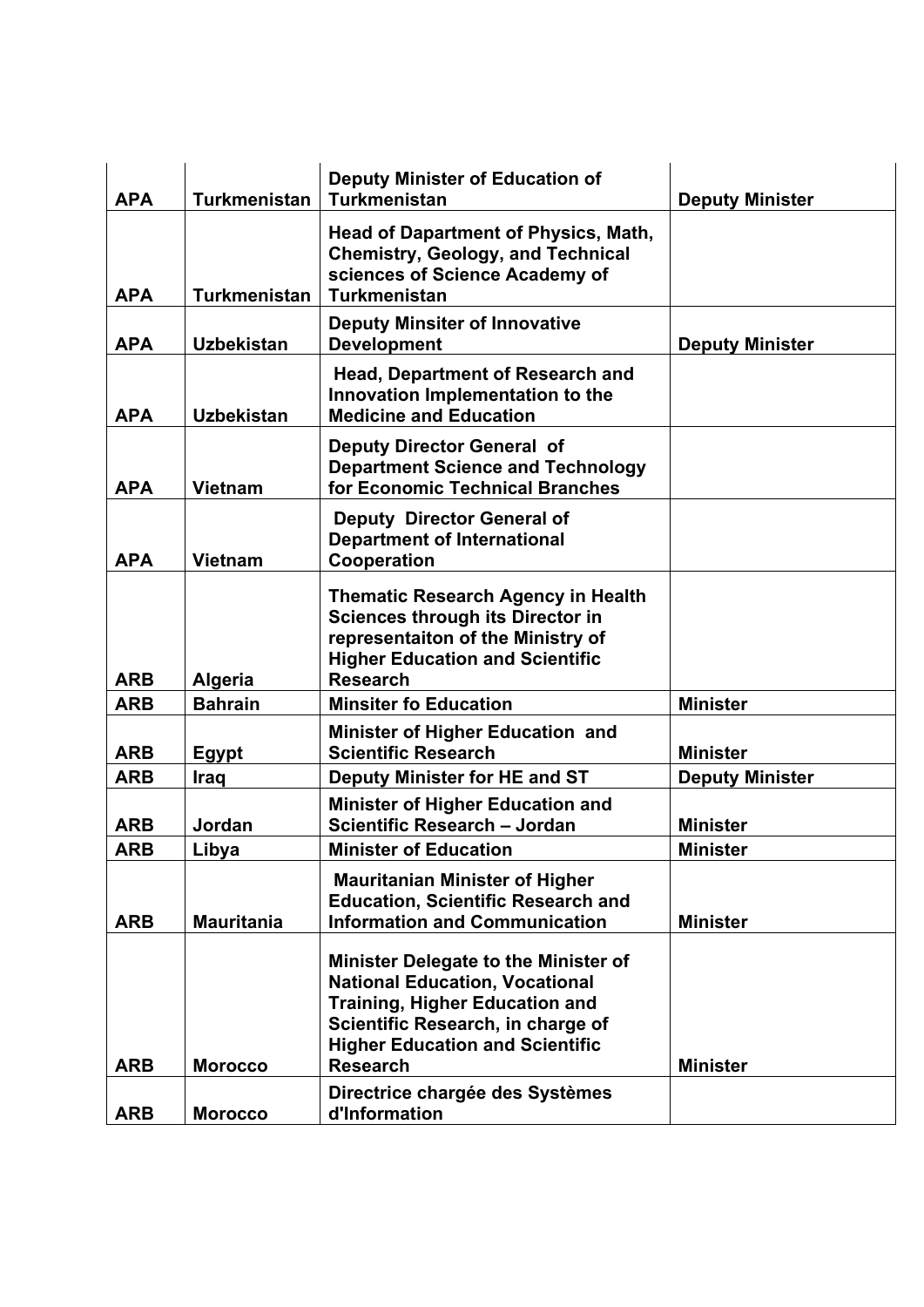| <b>ARB</b> | <b>Morocco</b>                   | <b>Foreign Affairs Adviser - Morocco</b>                                                                                                                                                                      |                        |
|------------|----------------------------------|---------------------------------------------------------------------------------------------------------------------------------------------------------------------------------------------------------------|------------------------|
| <b>ARB</b> | Oman                             | <b>Assistant Secretary General of the</b><br><b>Research council of Oman</b>                                                                                                                                  |                        |
| <b>ARB</b> | <b>Palestine</b>                 | Director-General of Planning and<br><b>Scientific Research</b>                                                                                                                                                |                        |
| <b>ARB</b> | Qatar                            | <b>Undersecretary of Education &amp; Higher</b><br><b>Education</b>                                                                                                                                           | <b>State Secretary</b> |
| <b>ARB</b> | Saudi Arabia                     | <b>President of King Abdulaziz City for</b><br><b>Science and Technology and</b><br><b>Chairman of the Science Group at the</b><br>G20 Summit,                                                                |                        |
| <b>ARB</b> | <b>Sudan</b>                     | <b>Institute of Endemic Diseases</b>                                                                                                                                                                          |                        |
| <b>ARB</b> | <b>Syria</b>                     | <b>President of Syrian Virtual University</b>                                                                                                                                                                 |                        |
| <b>ARB</b> | <b>Tunisia</b>                   | <b>Tunisian Minister of higher Education</b><br>and Scientific Research                                                                                                                                       | <b>Minister</b>        |
| <b>ARB</b> | <b>UAE</b>                       | <b>His Excellency the Minister of State</b><br><b>Higher Education &amp; Advanced Skills</b>                                                                                                                  | <b>Minister</b>        |
| <b>ARB</b> | <b>UAE</b>                       | <b>Associate Provost for Research</b>                                                                                                                                                                         |                        |
| <b>ARB</b> | Yemen                            | <b>Deputy Minister for Academic Affairs</b>                                                                                                                                                                   | <b>Deputy Minister</b> |
| <b>ENA</b> | <b>Albania</b>                   | Deputy Minister at the Ministry of<br><b>Education, Sports and Youth</b>                                                                                                                                      | <b>Deputy Minister</b> |
| <b>ENA</b> | <b>Austria</b>                   | <b>Federal Minister for Education,</b><br><b>Science and Research</b>                                                                                                                                         | <b>Minister</b>        |
| <b>ENA</b> | <b>Austria</b>                   | <b>Permanent Delegate of Austria</b>                                                                                                                                                                          |                        |
| <b>ENA</b> | <b>Belgium</b>                   | Vice minister-president of the Flemish<br><b>Government and Flemish Minister for</b><br>Economy, Work, Social Economy,<br><b>Innovation and Agriculture</b>                                                   | <b>Minister</b>        |
| <b>ENA</b> | <b>Belgium</b>                   | Directeur du département recherche<br>scientifique du Ministère de la<br><b>Fédération Wallonie-Bruxelles</b>                                                                                                 |                        |
| <b>ENA</b> | <b>Belgium</b>                   | Diplomatiek Raadgever, Cabinet Hilde<br><b>Crevits, Vice Minister-President</b><br><b>Government of Flanders, Minister of</b><br>Economy, Science, Innovation, Work,<br><b>Social Economy and Agriculture</b> |                        |
| <b>ENA</b> | <b>Bosnia and</b><br>Herzegovina | <b>Secretary General of the Ministry of</b><br><b>Civil affairs</b>                                                                                                                                           | <b>State Secretary</b> |
| <b>ENA</b> | <b>Bulgaria</b>                  | Deputy Minister responsible for<br><b>Science</b>                                                                                                                                                             | <b>Deputy Minister</b> |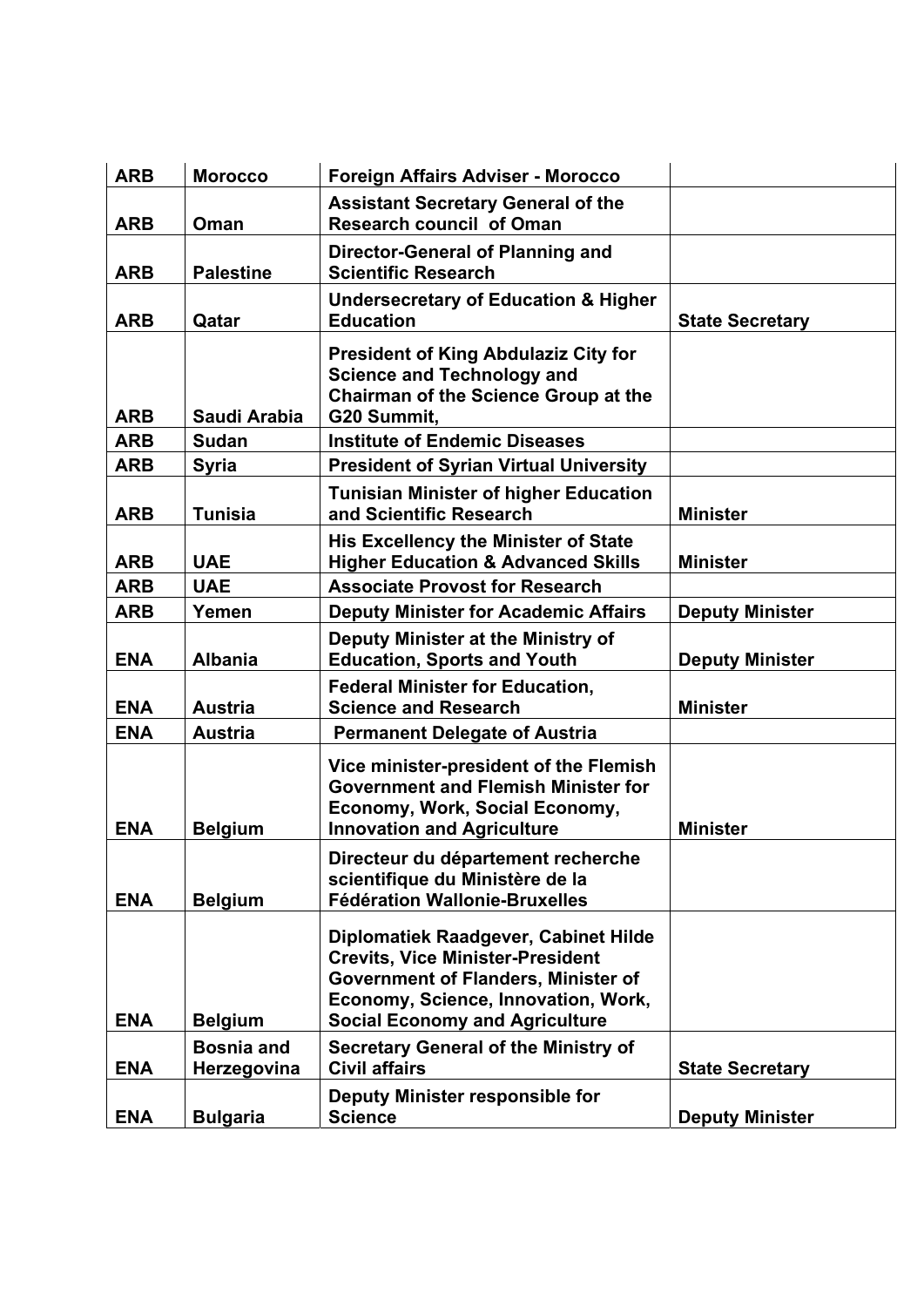| <b>ENA</b> | Canada                          | Directrice des affaires éthiques et<br>juridiques aux Fonds de recherche du<br>Québec (FRQ).                                                         |                        |
|------------|---------------------------------|------------------------------------------------------------------------------------------------------------------------------------------------------|------------------------|
| <b>ENA</b> | Canada                          | Scientifique en chef du Québec                                                                                                                       |                        |
| <b>ENA</b> | <b>Croatia</b>                  | State Secretary on behalf of the<br><b>Ministry of Science and Education of</b><br>the Republic of Croatia.                                          | <b>State Secretary</b> |
| <b>ENA</b> | <b>Cyprus</b>                   | Director of Higher Education of the<br><b>Ministry of Education, Culture, Sport</b><br>and Youth of Cyprus                                           |                        |
| <b>ENA</b> | <b>Czech</b><br><b>Republic</b> | <b>Director of the Department of</b><br><b>Research and Development from the</b><br><b>Ministry of Education, Youth and</b><br><b>Sports</b>         |                        |
| <b>ENA</b> | <b>Estonia</b>                  | <b>Deputy Secretary General for Higher</b><br><b>Education and Research at the</b><br><b>Estonian Ministry of Education and</b><br><b>Research</b>   |                        |
| <b>ENA</b> | <b>Finland</b>                  | Vice-Minister, State Secretary, of<br><b>Science and Culture</b>                                                                                     | <b>Deputy Minister</b> |
| <b>ENA</b> | <b>Finland</b>                  | <b>Special Advisor, International</b><br><b>Relations, Ministry of Education and</b><br><b>Culture</b>                                               |                        |
| <b>ENA</b> | <b>France</b>                   | ministre de l'enseignement supérieur,<br>de la recherche et de l'innovation                                                                          | <b>Minister</b>        |
| <b>ENA</b> | Georgia                         | <b>Minister of Education, Science,</b><br><b>Culture and Sport of Georgia,</b>                                                                       | <b>Minister</b>        |
| <b>ENA</b> | Germany                         | Regierungsrätin/ Desk Officer, Federal<br><b>Ministry of Education and Research,</b>                                                                 |                        |
| <b>ENA</b> | Germany                         | <b>Deputy Secretary General, German</b><br><b>Commission for UNESCO</b>                                                                              |                        |
| <b>ENA</b> | <b>Hungary</b>                  | <b>State Secretary for Higher Education,</b><br><b>Innovation and Vocational Training at</b><br>the Ministry for Innovation and<br><b>Technology</b> | <b>State Secretary</b> |
|            |                                 |                                                                                                                                                      |                        |
| <b>ENA</b> | <b>Iceland</b>                  | Senior Adviser, Ministry of Education,<br><b>Science and Culture</b>                                                                                 |                        |
| <b>ENA</b> | <b>Israel</b>                   | <b>Chief Scientist at the Israel Ministry of</b><br><b>Science and Technology</b>                                                                    |                        |
| <b>ENA</b> | <b>Israel</b>                   | <b>Deputy Chief of Mission</b>                                                                                                                       |                        |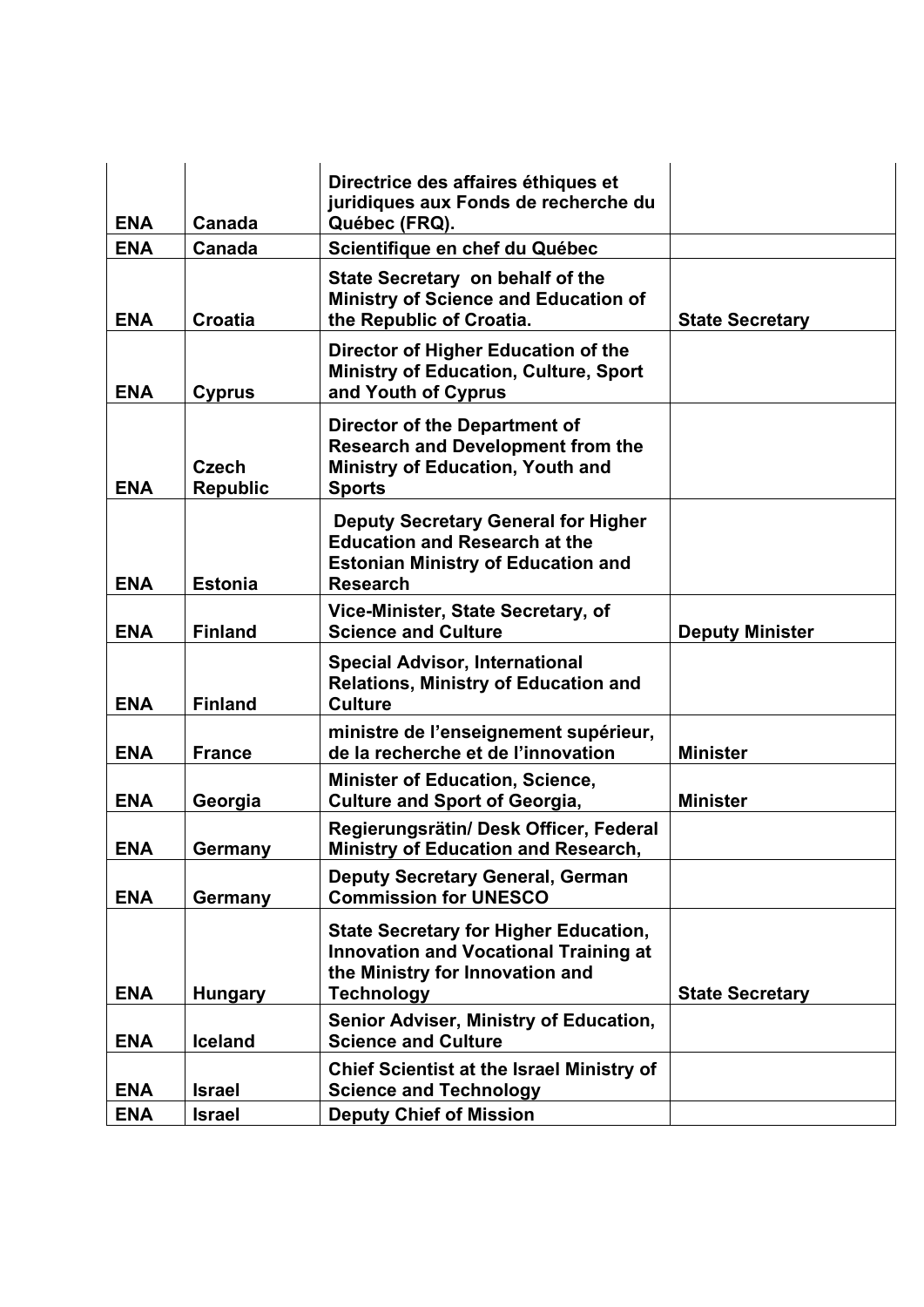| <b>ENA</b> | Latvia             | <b>Minister of Education and Science</b>                                                                                                                         | <b>Minister</b>                              |
|------------|--------------------|------------------------------------------------------------------------------------------------------------------------------------------------------------------|----------------------------------------------|
| <b>ENA</b> | Latvia             | <b>Minister of Education and Science</b>                                                                                                                         | <b>State Secretary</b>                       |
| <b>ENA</b> | Lithuania          | <b>Chief Officer of the Department of</b><br><b>Higher Education, Science and</b><br><b>Technology of the Ministry of</b><br><b>Education, Science and Sport</b> |                                              |
| <b>ENA</b> | Luxembourg         | <b>Premier Conseiller de Gouvernement</b><br>au Ministère de l'Enseignement<br>supérieur et de la Recherche                                                      |                                              |
| <b>ENA</b> | Luxembourg         | <b>Relations internationales et</b><br>interrégionales, Ministère de<br>l'Enseignement supérieur et de la<br><b>Recherche</b>                                    |                                              |
| <b>ENA</b> | <b>Italy</b>       | <b>Advisor to H.E. Gaetano Manfredi,</b><br>Minister for University and Research,<br>will take part in the meeting<br>representing It                            |                                              |
| <b>ENA</b> | <b>Malta</b>       | <b>Head of Secretariat within the</b><br><b>Parliamentary Secretariat for Financial</b><br><b>Services and Digital Economy</b><br>(Ministry for Finance)         | <b>Minister, 1st Vice</b><br><b>Minister</b> |
| <b>ENA</b> | <b>Malta</b>       | Policy, Strategy and<br><b>Internationalisation Unit, Malta</b><br><b>Council for Science and Technology,</b>                                                    |                                              |
| <b>ENA</b> | <b>Moldova</b>     | <b>Minister of Education, Culture and</b><br><b>Research</b>                                                                                                     | <b>Minister</b>                              |
| <b>ENA</b> | Montenegro         | <b>Minister of Science</b>                                                                                                                                       | <b>Minister</b>                              |
| <b>ENA</b> | <b>Netherlands</b> | national Open Science Coordinator                                                                                                                                |                                              |
| <b>ENA</b> | <b>Norway</b>      | Norwegian Ministry of Education and<br><b>Research</b>                                                                                                           | <b>Deputy Minister</b>                       |
| <b>ENA</b> | Portugal           | Ministre des sciences, technologie et<br>enseignement supérieur                                                                                                  | <b>Minister</b>                              |
| <b>ENA</b> | Portugal           | <b>Vice-President of the Portuguese</b><br><b>Agency for Clinical Research and</b><br><b>Biomedical Innovation (AICIB),</b>                                      |                                              |
| <b>ENA</b> | Portugal           | <b>Adjunta/ Advisor for Ministre des</b><br>sciences, technologie et<br>enseignement supérieur                                                                   |                                              |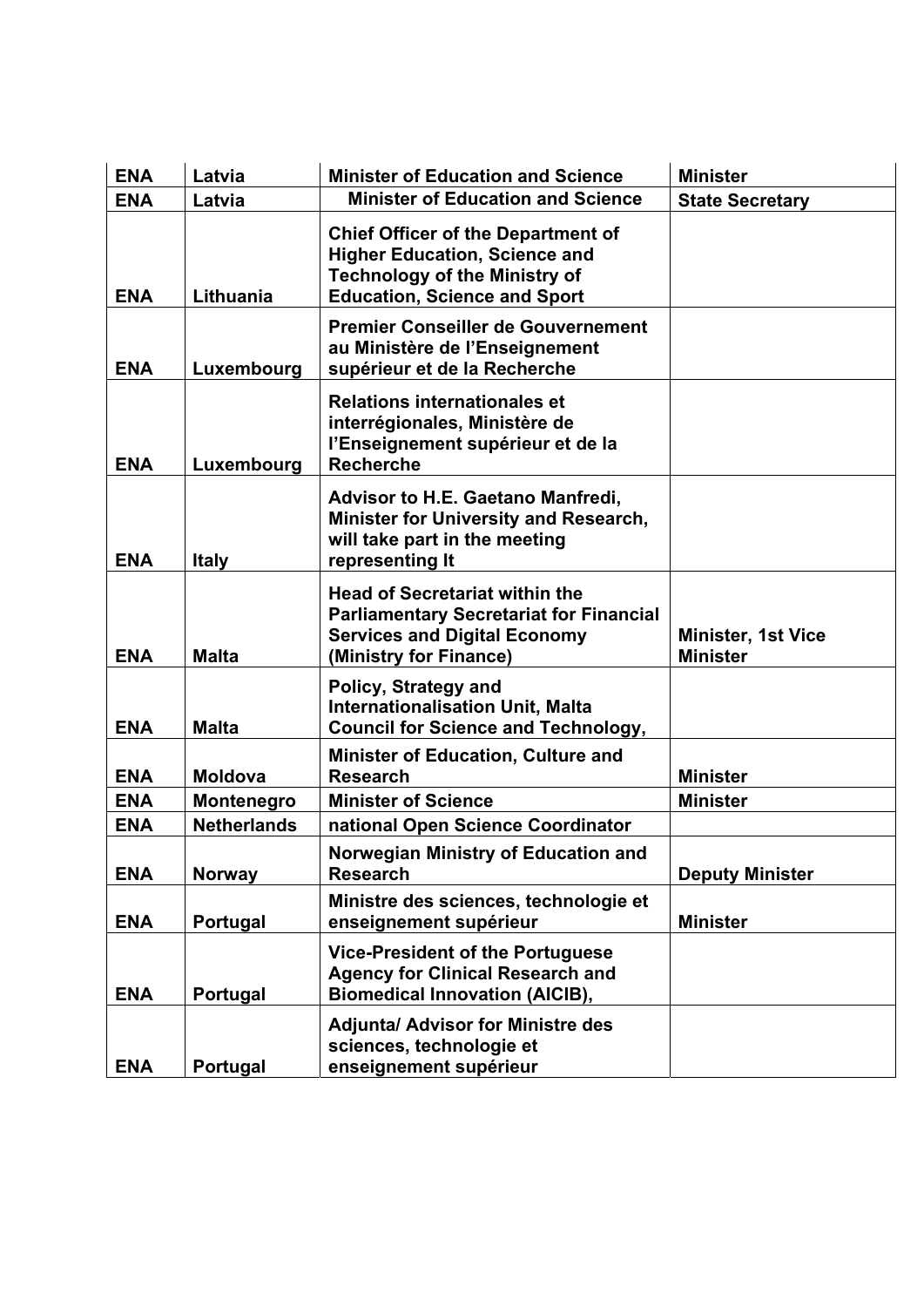| <b>ENA</b> | Romania              | <b>State Secretary in charge with</b><br>research at the Romanian Ministry of<br><b>Education and Research</b> | <b>State Secretary</b> |
|------------|----------------------|----------------------------------------------------------------------------------------------------------------|------------------------|
| <b>ENA</b> | <b>Serbia</b>        | assistant minister in the Ministry of<br><b>Education, Science and Technological</b><br>Development,           | <b>Deputy Minister</b> |
|            | <b>Slovakia</b>      | <b>State Secretary at the Department of</b><br><b>Education, Science, Research and</b><br><b>Sport</b>         | <b>State Secretary</b> |
| <b>ENA</b> | <b>Slovenia</b>      | <b>State Secretary Ministry of Education,</b><br><b>Science and Sport</b>                                      | <b>State Secretary</b> |
| <b>ENA</b> | Spain                | <b>Director General for Research,</b><br><b>Spanish Ministry of Science and</b><br>Innovation.                 |                        |
| <b>ENA</b> | <b>Spain</b>         | <b>Deputy Director General for</b><br>Internationalisation of Science and<br>Innovation                        |                        |
| <b>ENA</b> | <b>Sweden</b>        | <b>Acting Director General of the</b><br><b>Government Office's Research Policy</b><br><b>Unit</b>             |                        |
| <b>ENA</b> | <b>Turkey</b>        | <b>President of the Scientific and</b><br><b>Technological Research Council of</b><br>Turkey (TÜBİTAK)         |                        |
| <b>ENA</b> | <b>UK</b>            | <b>DFID's Chief Scientific Adviser</b>                                                                         |                        |
| <b>ENA</b> | <b>Ukraine</b>       | <b>First Deputy Minister of Education and</b><br><b>Science of Ukraine</b>                                     | <b>Deputy Minister</b> |
| <b>ENA</b> | <b>United States</b> | senior desk officer                                                                                            |                        |
| <b>ENA</b> | <b>United States</b> |                                                                                                                |                        |
| <b>LAC</b> | Argentina            | Head of the Advisory Cabinet of the<br>Ministry of Science, Technology and<br>Innovation                       |                        |
| <b>LAC</b> | Argentina            | Chargé d'Affairs a.i.                                                                                          |                        |
| <b>ENA</b> | <b>Turkey</b>        | <b>President of the Scientific and</b><br><b>Technological Research Council of</b><br>Turkey (TÜBİTAK)         |                        |
| <b>LAC</b> | Aruba                | <b>Minister of Education, Science and</b><br><b>Sustainable Development</b>                                    | <b>Minister</b>        |
| <b>LAC</b> | <b>Bahamas</b>       | <b>Minister of Education</b>                                                                                   | <b>Minister</b>        |
| <b>LAC</b> | <b>Bolivia</b>       | Director General de Tecnología de la<br>Información y Comunicación                                             |                        |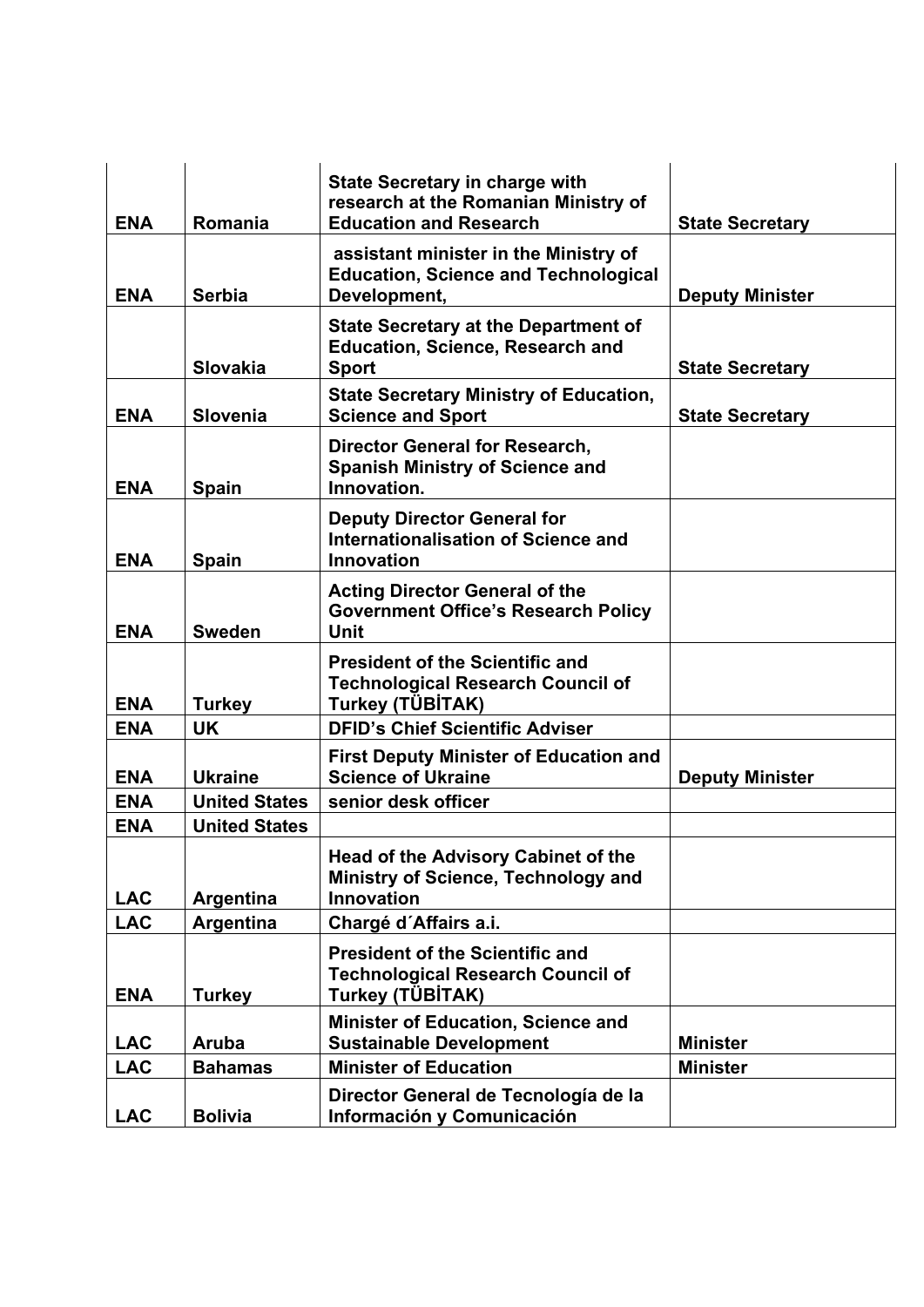| <b>LAC</b> | <b>Brazil</b>                       | <b>Minister of Science, Technology,</b><br><b>Innovation and Communication</b>                                                                                               | <b>Minister</b>        |
|------------|-------------------------------------|------------------------------------------------------------------------------------------------------------------------------------------------------------------------------|------------------------|
| <b>LAC</b> | <b>Chile</b>                        | Cabinet, responsible for International<br>relations, Ministry of Science,<br><b>Technology, Knowledge and</b><br>Innovation.                                                 |                        |
| <b>LAC</b> | Colombia                            | Ministra de Ciencia, Tecnología e<br>Innovación de Colombi                                                                                                                   | <b>Minister</b>        |
| <b>LAC</b> | <b>Costa Rica</b>                   | Ministro de Ciencia, Tecnología y<br>Telecomunicaciones de Costa Rica,                                                                                                       | <b>Minister</b>        |
| <b>LAC</b> | <b>Costa Rica</b>                   | coordinadora de<br>cooperación internacional del<br>Ministerio de Ciencia, Tecnología y<br>Telecomunicaciones de Costa Ri                                                    |                        |
| <b>LAC</b> | Cuba                                | Directeur de la Recherche<br>Biomédicale du Centre de Ingénierie<br>Génétique et de Biotechnologie,<br>Professeur titulaire et membre de<br>l'Académie cubaine des sciences, |                        |
| <b>LAC</b> | <b>Dominican</b><br><b>Republic</b> | Viceministro de Ciencia y Tecnología                                                                                                                                         | <b>Deputy Minister</b> |
| <b>LAC</b> | <b>Dominican</b><br><b>Republic</b> | Director de Investigación,                                                                                                                                                   |                        |
| <b>LAC</b> | <b>Ecuador</b>                      | Subsecretaria General de Ciencia<br>Tecnología e Innovación.                                                                                                                 |                        |
| <b>LAC</b> | <b>Ecuador</b>                      | Subsecretario de Investigación<br>Científica (E).                                                                                                                            |                        |
| <b>LAC</b> | <b>El Salvador</b>                  | Ministerio Educacion, Sciencia et<br>technologia                                                                                                                             |                        |
| <b>LAC</b> | <b>Guatemala</b>                    | <b>National Secretary of Science &amp;</b><br><b>Technology</b>                                                                                                              | <b>State Secretary</b> |
| <b>LAC</b> | Guyana                              | <b>Minister for the National Commission</b><br>for UNESCO                                                                                                                    |                        |
| <b>LAC</b> | Haiti                               | <b>Information System and Innovation</b><br>adviser of the education sector and<br>member                                                                                    |                        |
| <b>LAC</b> | <b>Mexico</b>                       | <b>Directora General, Conacyt</b>                                                                                                                                            | <b>Minister</b>        |